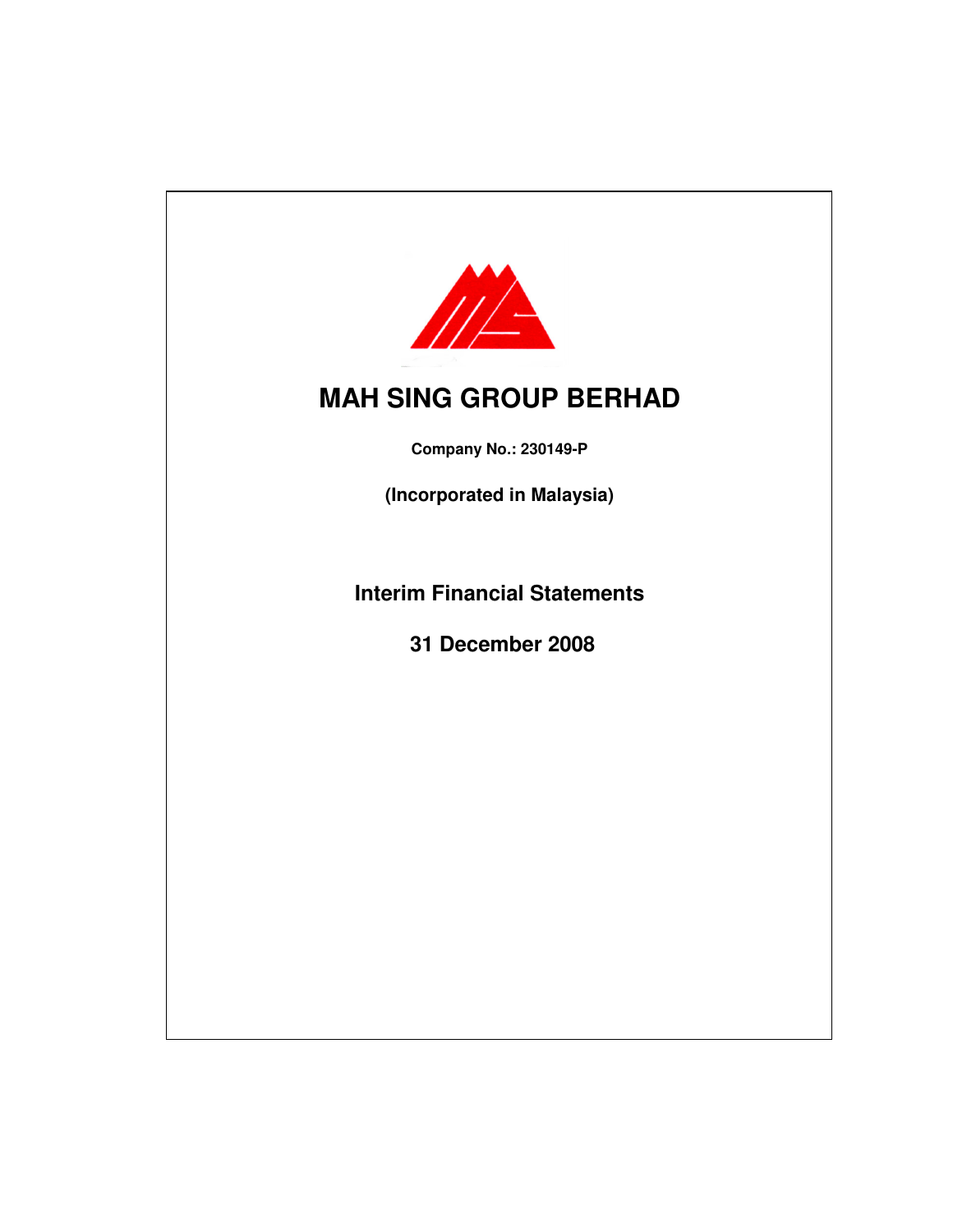# **MAH SING GROUP BERHAD**

**Company No.: 230149-P (Incorporated in Malaysia)**

**Interim Financial Statements - 31 December 2008**

|                                                               | Page No. |
|---------------------------------------------------------------|----------|
| <b>Condensed Consolidated Balance Sheets</b>                  |          |
| <b>Condensed Consolidated Income Statements</b>               | 2        |
| <b>Condensed Consolidated Statements Of Changes In Equity</b> | 3        |
| <b>Condensed Consolidated Cash Flow Statements</b>            | 4        |
| <b>Notes To The Interim Financial Statements</b>              | 5 - 10   |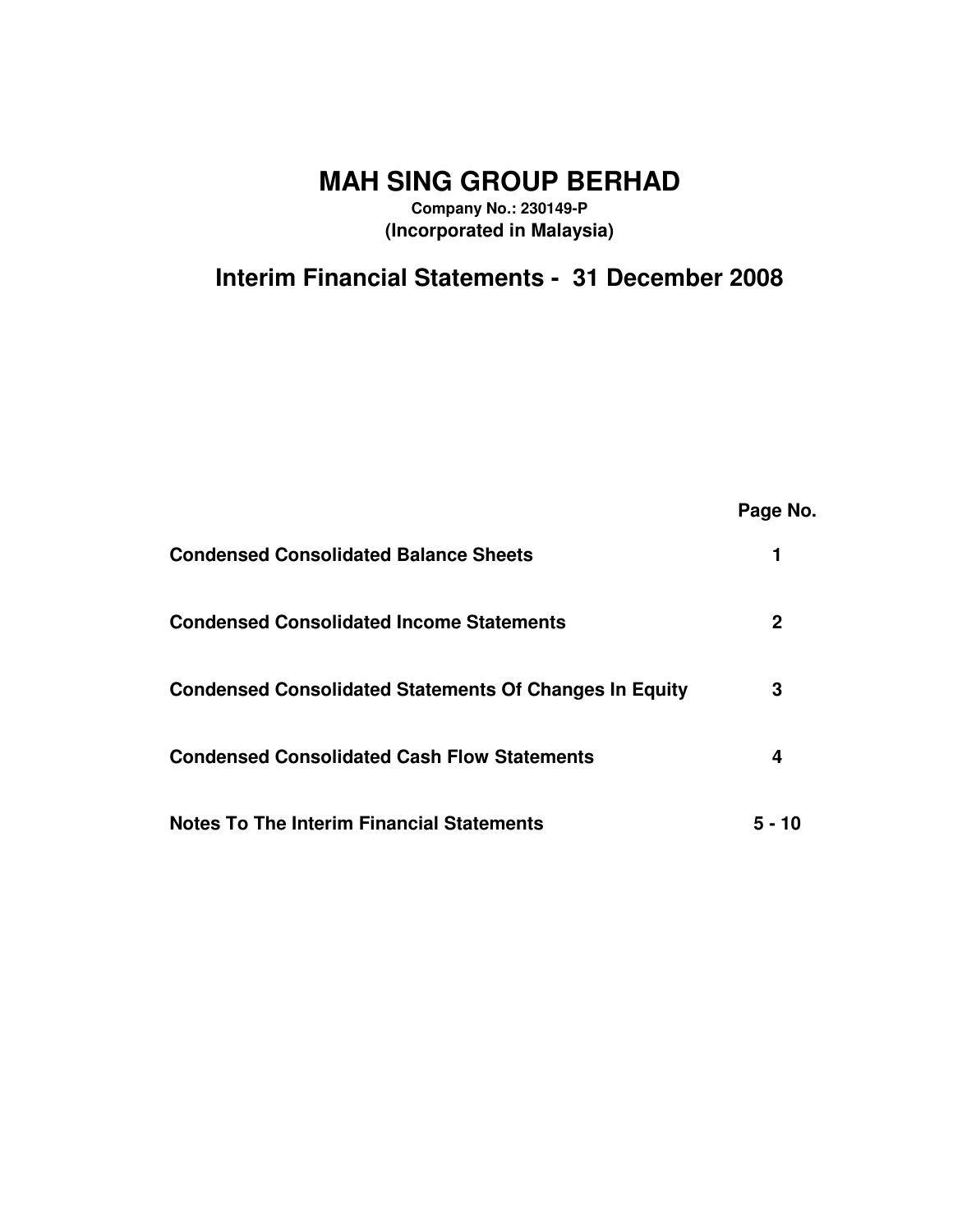## MAH SING GROUP BERHAD

(Company No.: 230149-P) (Incorporated in Malaysia)

### CONDENSED CONSOLIDATED BALANCE SHEETS

AS AT 31 DECEMBER 2008

(The figures have been audited)

|                                                                                                        | (AUDITED)  | (AUDITED)  |
|--------------------------------------------------------------------------------------------------------|------------|------------|
|                                                                                                        | AS AT      | AS AT      |
|                                                                                                        | 31/12/2008 | 31/12/2007 |
|                                                                                                        | (RM'000)   | (RM'000)   |
| <b>ASSETS</b>                                                                                          |            |            |
| <b>Non-current assets</b>                                                                              |            |            |
| Property, plant and equipment                                                                          | 59,458     | 53,907     |
| Investment in associated companies                                                                     |            | 26         |
| Other Investment                                                                                       | 1          | 1          |
| Land held for property development                                                                     | 47,099     |            |
| Intangible assets                                                                                      | 12         | 20         |
| Prepaid lease payments                                                                                 | 5,330      | 5,542      |
| Deferred tax assets                                                                                    | 700        |            |
|                                                                                                        | 112,600    | 59,496     |
| <b>Current Assets</b>                                                                                  |            |            |
| Property development cost                                                                              | 624,626    | 569,325    |
| Inventories                                                                                            | 31,769     | 43,018     |
| Trade and other receivables                                                                            | 249,562    | 225,178    |
| Current tax assets                                                                                     | 8,720      | 9,380      |
| Deposits with licensed banks                                                                           | 131,552    | 153,907    |
| Cash and bank balances                                                                                 | 40,684     | 49,820     |
|                                                                                                        | 1,086,913  | 1,050,628  |
|                                                                                                        |            |            |
| <b>TOTAL ASSETS</b>                                                                                    | 1,199,513  | 1,110,124  |
| <b>EQUITY AND LIABILITIES</b><br>Equity attributable to equity holders of the Company<br>Share capital | 313,423    | 310,671    |
| Share premium                                                                                          | 134,167    | 133,908    |
| Other reserves                                                                                         | 5,162      | 4,515      |
| Retained profits                                                                                       | 237,523    | 181,223    |
|                                                                                                        |            |            |
|                                                                                                        | 690,275    | 630,317    |
| <b>Minority interests</b>                                                                              | 6,335      | 5,455      |
| <b>Total equity</b>                                                                                    | 696,610    | 635,772    |
|                                                                                                        |            |            |
| <b>Non-current liabilities</b>                                                                         |            |            |
| Long term borrowings                                                                                   | 181,929    | 142,984    |
| Deferred payables                                                                                      | 2,776      | 52,576     |
| Deferred taxation                                                                                      | 618        | 7          |
|                                                                                                        | 185,323    | 195,567    |
|                                                                                                        |            |            |
| <b>Current Liabilities</b>                                                                             |            |            |
| Trade and other payables                                                                               | 265,188    | 258,850    |
| Term loans                                                                                             | 35,012     | 6,125      |
| Short term borrowings                                                                                  | 2,117      | 7,832      |
| <b>Bank overdrafts</b>                                                                                 | 29         | 385        |
| Current tax liabilities                                                                                | 15,234     | 5,593      |
|                                                                                                        | 317,580    | 278,785    |
|                                                                                                        |            |            |
| <b>Total liabilities</b>                                                                               | 502,903    | 474,352    |
| <b>TOTAL EQUITY AND LIABILITIES</b>                                                                    | 1,199,513  | 1,110,124  |
|                                                                                                        |            |            |
|                                                                                                        |            |            |
| Net assets per share attributable to equity holders of the                                             |            |            |
| Company(RM)                                                                                            | 1.10       | 1.01       |

The Condensed Consolidated Balance Sheets should be read in conjunction with the audited financial statements for the financial year ended 31 December 2007 and the accompanying explanatory notes attached to the interim financial statements.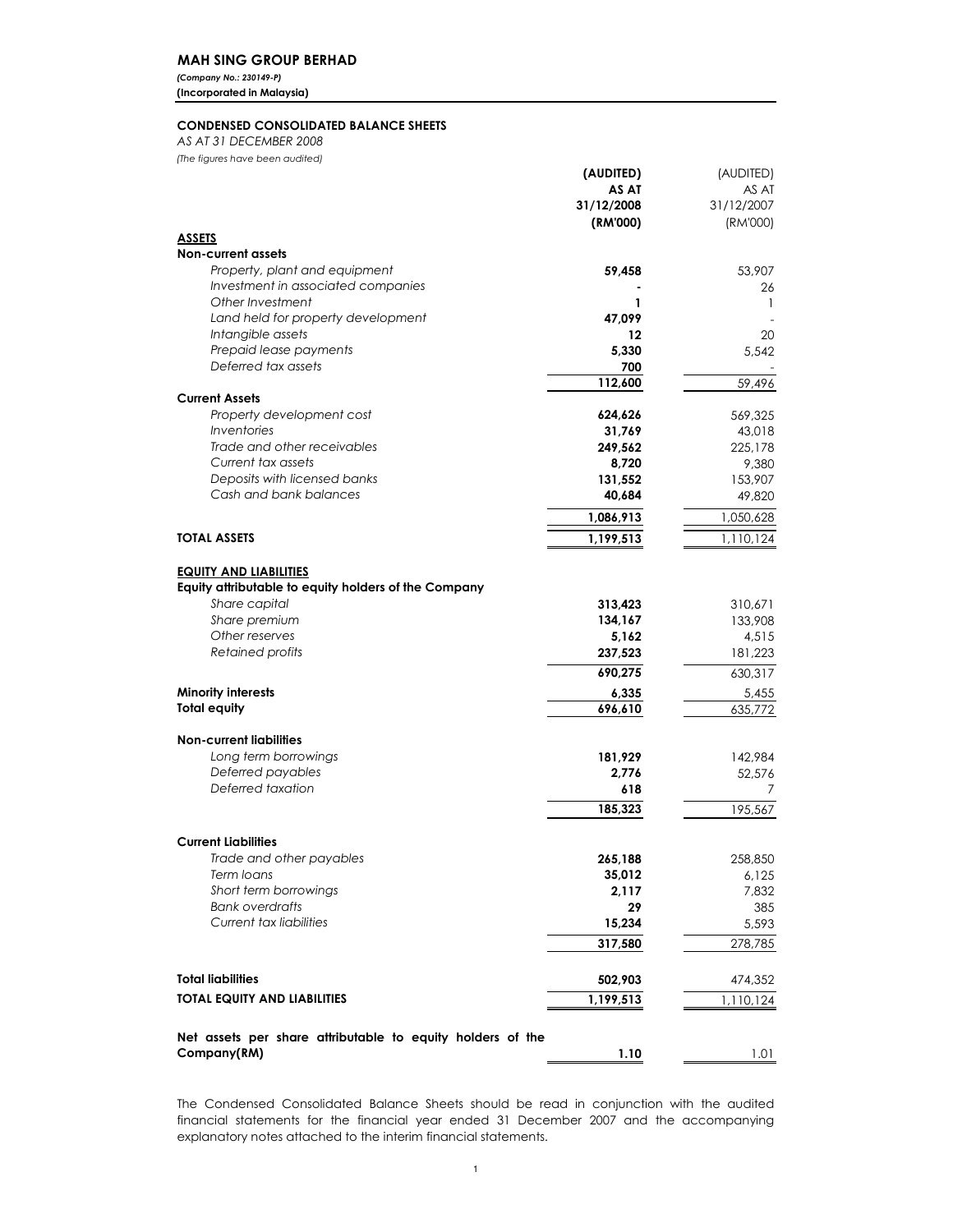# Mah Sing Group Berhad

(Company No.: 230149-P) (Incorporated in Malaysia)

# CONDENSED CONSOLIDATED INCOME STATEMENTS

For the financial year ended 31 December 2008

(The figures have been audited)

|                                                                   | 3 months ended |            | Year ended |            |
|-------------------------------------------------------------------|----------------|------------|------------|------------|
|                                                                   | 31/12/2008     | 31/12/2007 | 31/12/2008 | 31/12/2007 |
|                                                                   | (RM'000)       | (RM'000)   | (RM'000)   | (RM'000)   |
| Revenue                                                           | 151,660        | 120,404    | 651,639    | 573,365    |
| Cost of Sales                                                     | (103, 884)     | (69,619)   | (435, 127) | (388, 053) |
| Gross profit                                                      | 47,776         | 50,785     | 216,512    | 185,312    |
| Other income                                                      | 1,313          | 297        | 2,860      | 1,441      |
| Administrative expenses                                           | (14, 818)      | (13, 862)  | (48, 930)  | (46, 019)  |
| Selling and marketing expenses                                    | (7, 226)       | (6,024)    | (31, 844)  | (17,740)   |
| Interest income                                                   | 699            | (162)      | 1,718      | 1,306      |
| Finance costs                                                     | (951)          | (1, 573)   | (4, 310)   | (6, 595)   |
| Profit before taxation                                            | 26,793         | 29,461     | 136,006    | 117,705    |
| Income tax expense                                                | (10, 341)      | (8,973)    | (43,058)   | (35, 447)  |
| Profit for the period/year                                        | 16,452         | 20,488     | 92,948     | 82,258     |
| Attributable to:                                                  |                |            |            |            |
| Equity holders of the Company                                     | 17,076         | 20,367     | 93,168     | 81,126     |
| Minority interests                                                | (624)          | 121        | (220)      | 1,132      |
|                                                                   | 16,452         | 20,488     | 92,948     | 82,258     |
| Earnings per share attributable to equity holders of the Company: |                |            |            |            |

| - Basic (sen)            | Note B13 | 2.73 | 3.28 | 14.94 | 14.82 |
|--------------------------|----------|------|------|-------|-------|
| - Diluted (sen) Note B13 |          | 2.71 | 3.24 | 14.83 | 14.09 |

The Condensed Consolidated Income Statements should be read in conjunction with the audited financial statements for the financial year ended 31 December 2007 and the accompanying explanatory notes attached to the interim financial statements.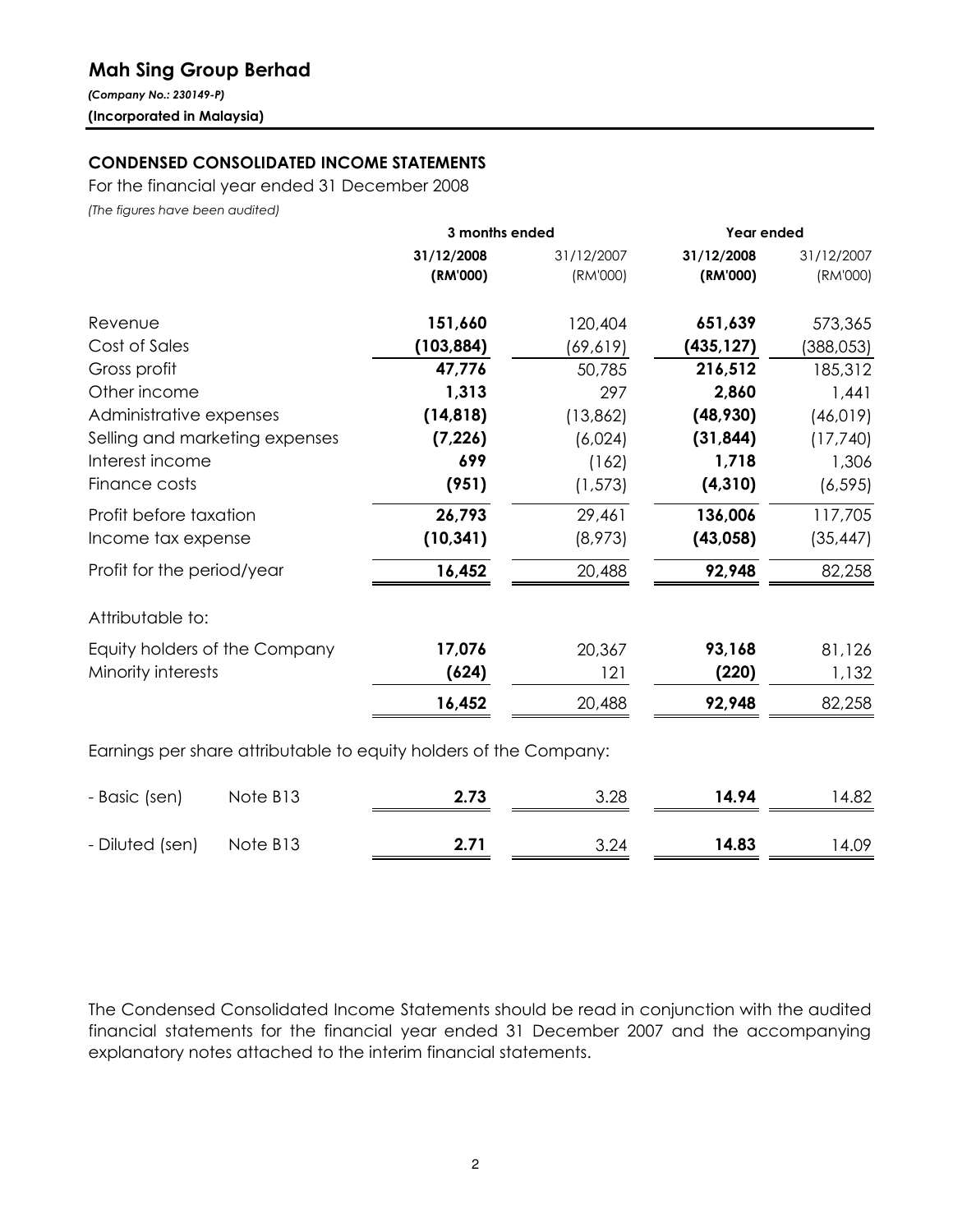### Mah Sing Group Berhad

(Company No.: 230149-P)

### (Incorporated in Malaysia)

### CONDENSED CONSOLIDATED STATEMENTS OF CHANGES IN EQUITY

Dividends for the financial year ended 31 December 2006

For the financial year ended 31 December 2008

(The figures have been audited)

|                                                                                                               | Attributable to equity holders of the Company |                  |                         |                                                                   | Minority             | Total     |                  |           |
|---------------------------------------------------------------------------------------------------------------|-----------------------------------------------|------------------|-------------------------|-------------------------------------------------------------------|----------------------|-----------|------------------|-----------|
|                                                                                                               |                                               |                  | Non-Distributable       |                                                                   | <b>Distributable</b> |           | <b>Interests</b> | Equity    |
| Year ended 31 December 2008                                                                                   | <b>Share</b><br>capital                       | Share<br>premium | Exchange<br>reserve     | <b>Equity-settled</b><br>fluctuation Employees Benefit<br>Reserve | Retained<br>earnings | Total     |                  |           |
|                                                                                                               | (RM'000)                                      | (RM'000)         | (RM'000)                | (RM'000)                                                          | (RM'000)             | (RM'000)  | (RM'000)         | (RM'000)  |
| <b>Balance at 1/1/2008</b>                                                                                    | 310,671                                       | 133,908          | 4,256                   | 259                                                               | 181,223              | 630,317   | 5,455            | 635,772   |
| Amount recognised directly in equity:<br>Foreign exchange fluctuation                                         |                                               |                  | 836                     |                                                                   |                      | 836       | 290              | 1,126     |
| Net profit for the financial year                                                                             |                                               |                  |                         |                                                                   | 93,168               | 93,168    | (220)            | 92,948    |
| Total recognised income and expense for the year                                                              |                                               |                  | 836                     |                                                                   | 93,168               | 94,004    | 70               | 94,074    |
| Issuance of ordinary shares of subsidiaries to minority interests<br>Issuance of ordinary shares pursuant to: |                                               |                  |                         |                                                                   |                      |           | 810              | 810       |
| - Exercise of warrants                                                                                        | 2.273                                         |                  |                         |                                                                   |                      | 2,273     |                  | 2,273     |
| - Exercise of employees share options                                                                         | 479                                           | 259              |                         | (189)                                                             | 189                  | 738       |                  | 738       |
| Dividends for the financial year ended 31 December 2007                                                       |                                               |                  |                         |                                                                   | (37,057)             | (37, 057) |                  | (37, 057) |
| Balance at 31/12/2008                                                                                         | 313,423                                       | 134,167          | 5,092                   | 70                                                                | 237,523              | 690,275   | 6,335            | 696,610   |
|                                                                                                               | Attributable to equity holders of the Company |                  |                         |                                                                   |                      |           | Minority         | Total     |
|                                                                                                               |                                               |                  | Non-Distributable       |                                                                   | Distributable        |           | Interests        | Equity    |
|                                                                                                               | Share                                         | Share            | Exchange<br>fluctuation | Equity-settled<br><b>Employees Benefit</b>                        | Retained             |           |                  |           |
| Year ended 31 December 2007                                                                                   | capital                                       | premium          | reserve                 | Reserve                                                           | earnings             | Total     |                  |           |
|                                                                                                               | (RM'000)                                      | (RM'000)         | (RM'000)                | (RM'000)                                                          | (RM'000)             | (RM'000)  | (RM'000)         | (RM'000)  |
| Balance at 1/1/2007                                                                                           | 152,044                                       | 31,104           | 5,092                   | 1,243                                                             | 126,294              | 315,777   | 4,522            | 320,299   |
| Amount recognised directly in equity:<br>Foreign exchange fluctuation                                         |                                               |                  | (836)                   |                                                                   |                      | (836)     | (289)            | (1, 125)  |
| Net profit for the financial year                                                                             |                                               |                  |                         |                                                                   | 81.126               | 81,126    | 1.132            | 82,258    |
| Total recognised income and expense for the year                                                              |                                               |                  | (836)                   |                                                                   | 81,126               | 80,290    | 843              | 81,133    |
| Issue of ordinary shares of subsidiaries to minority interests<br>Issuance of ordinary shares pursuant to:    |                                               |                  |                         |                                                                   |                      |           | 90               | 90        |
| <b>Exercise of warrants</b>                                                                                   | 38,483                                        |                  |                         |                                                                   |                      | 38,483    |                  | 38,483    |
| Rights Issue                                                                                                  | 51,267                                        | 117,915          |                         |                                                                   |                      | 169.182   |                  | 169,182   |
| <b>Private Placement</b>                                                                                      | 15,200                                        | 37,424           |                         |                                                                   |                      | 52,624    |                  | 52,624    |
| Bonus Issue                                                                                                   | 51,327                                        | (51, 327)        |                         |                                                                   |                      |           |                  |           |
| Exercise of employees share options<br>Expenses for issuance of equity securities                             | 2,350                                         | 1,268            |                         | (984)                                                             | 984                  | 3,618     |                  | 3,618     |
|                                                                                                               |                                               | (2,476)          |                         |                                                                   |                      | (2, 476)  |                  | (2,476)   |

The Condensed Consolidated Statements of Changes in Equity should be read in conjunction with the audited financial statements for the financial year ended <sup>31</sup> December <sup>2007</sup> and the accompanying explanatory notes attached to the interim financial statements.

Balance at 31/12/2007 **310,671** 133,908 4,256 259 181,223 630,317 5,455 635,772

- - - - - - - - - (27,181) (27,181) - (27,181)

 $(27, 181)$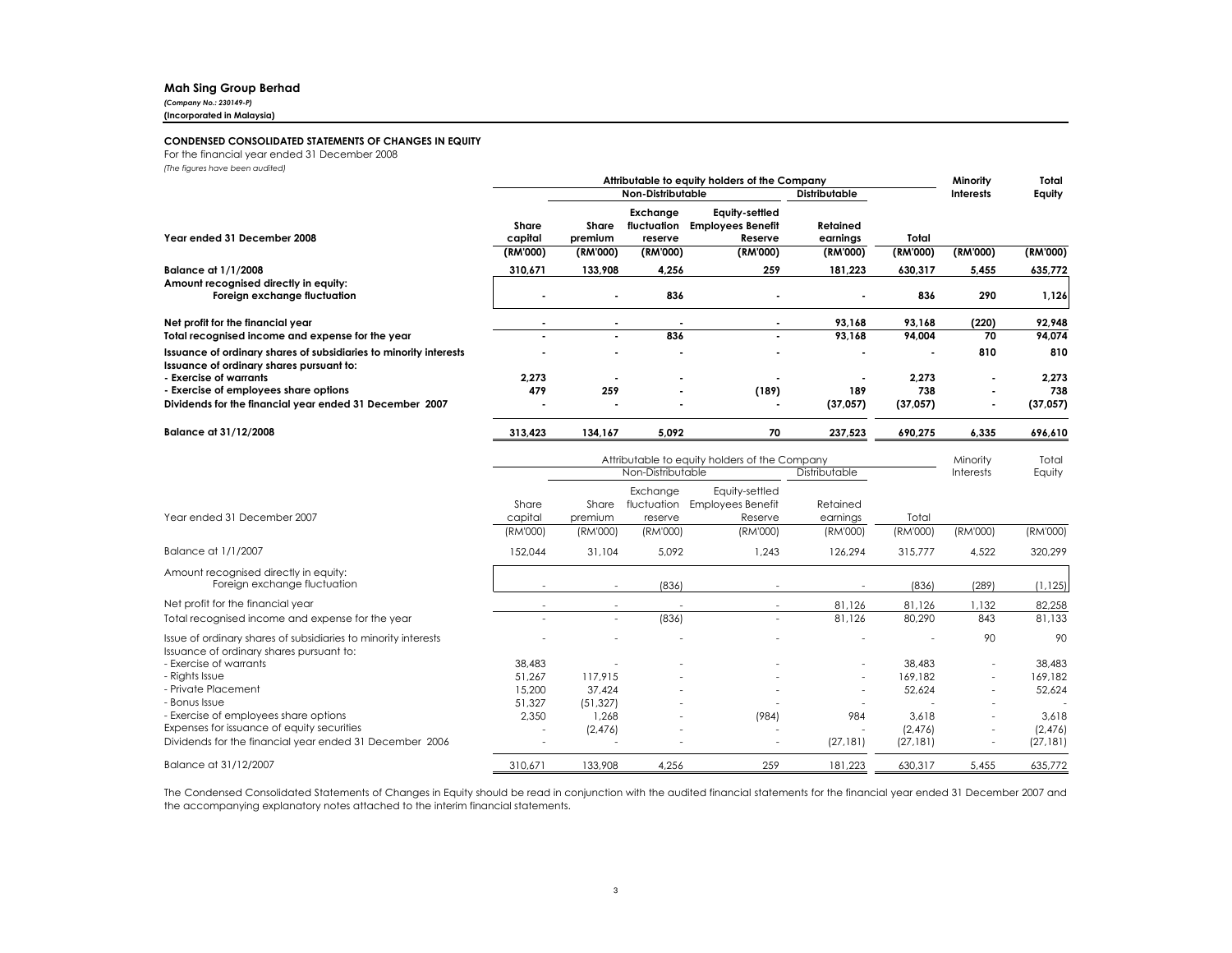# MAH SING GROUP BERHAD

(Company No.: 230149-P) (Incorporated in Malaysia)

## CONDENSED CONSOLIDATED CASH FLOW STATEMENTS

For the financial year ended 31 December 2008 (The figures have been audited)

|                                                          | 12 months<br>ended<br>31/12/2008<br>(RM'000) | 12 months<br>ended<br>31/12/2007<br>(RM'000) |
|----------------------------------------------------------|----------------------------------------------|----------------------------------------------|
| Net cash used in operating activities                    | (7, 417)                                     | (102,654)                                    |
| Net cash used in investing activities                    | (54, 970)                                    | (4,920)                                      |
| Net cash from financing activities                       | 22,372                                       | 265,614                                      |
| Net (decrease)/increase in cash and cash equivalents     | (40, 015)                                    | 158,040                                      |
| Effects of exchange rate changes                         | g                                            | 13                                           |
| Cash and cash equivalents at beginning of financial year | 200,358                                      | 42,305                                       |
| Cash and cash equivalents at end of financial year       | 160,352                                      | 200,358                                      |

Cash and cash equivalents at the end of the financial year comprise the following:

|                                                          | As at      | As at      |
|----------------------------------------------------------|------------|------------|
|                                                          | 31/12/2008 | 31/12/2007 |
|                                                          | (RM'000)   | (RM'000)   |
| Deposits with licensed banks                             | 131,552    | 153,907    |
| Cash and bank balances                                   | 40,684     | 49,820     |
| Bank overdraft                                           | (29)       | (385)      |
|                                                          | 172,207    | 203,342    |
| Less: Deposits with licensed banks pledged as collateral | (11, 855)  | (2,984)    |
|                                                          | 160,352    | 200,358    |

The Condensed Consolidated Cash Flow Statements should be read in conjunction with the audited financial statements for the financial year ended 31 December 2007 and the accompanying explanatory notes attached to the interim financial statements.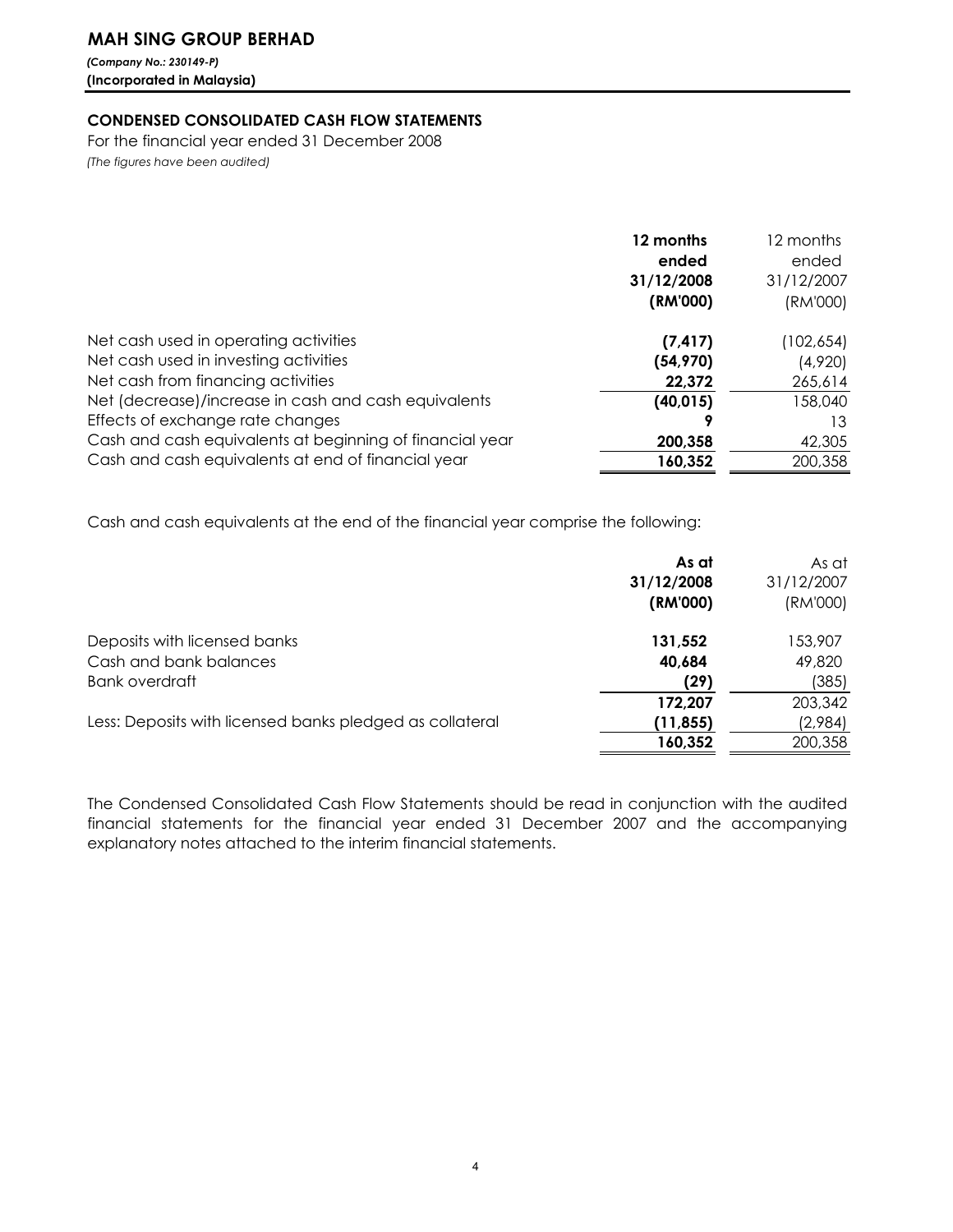### A Explanatory Notes

### A1 Basis of Preparation

The interim financial statements are audited and have been prepared in accordance with Financial Reporting Standard ("FRS") No. 134 : Interim Financial Reporting and Paragraph 9.22 of the Listing Requirements of Bursa Malaysia Securities Berhad ("Bursa Securities").

The interim financial statements should be read in conjunction with the Group's audited financial statements for the financial year ended 31 December 2007. The explanatory notes attached to the interim financial statements provide an explanation of events and transactions that are significant to an understanding of the changes in the financial position and performance of the Group since the financial year ended 31 December 2007.

The significant accounting policies and methods of computation adopted for the interim financial statements are consistent with those adopted for the audited financial statements for the financial year ended 31 December 2007, except for the adoption of the new/revised FRSs and Issues Committee ("IC") Interpretations that are relevant to the Group and effective for the Group's financial year ended 31 December 2008 as follows:-

| Cash Flow Statement                                                      |
|--------------------------------------------------------------------------|
| Income Taxes                                                             |
| Revenue                                                                  |
| The Effects of Changes in Foreign Exchange Rates - Net Investment in a   |
| Foreign Operation                                                        |
| Interim Financial Reporting                                              |
| Provisions, Contingent Liabilities and Contingent Assets                 |
| Changes in Existing Decommissioning, Restoration and Similar Liabilities |
| Scope of FRS 2                                                           |
|                                                                          |

The adoption of the above new/revised FRSs and IC Interpretations does not have significant financial impact on the Group.

### A2 Seasonal or cyclical factors

The operations of the Group were not significantly affected by any seasonal or cyclical factors during the current quarter and financial year under review.

### A3 Unusual items affecting assets, liabilities, equity, net income or cash flows

There were no unusual items affecting the assets, liabilities, equity, net income or cash flows of the Group for the current quarter and financial year under review.

### A4 Changes in estimates

There were no material changes in estimates for the current quarter and financial year under review.

### A5 Debt and equity securities

During the financial year ended 31 December 2008, the Company increased its issued and paid up ordinary share capital from RM310,670,715 to RM313,422,791 by way of:

- a) issuance of 957,614 new ordinary shares of RM0.50 each pursuant to exercise of employees share options; and
- b) issuance of 4,546,539 new ordinary shares of RM0.50 each pursuant to exercise of warrants.

Save for the above, there were no issuance and repayment of debt and equity securities, share buybacks, share cancellations, share held as treasury shares and resale of treasury shares during the financial year under review.

### A6 Dividends paid

On 18 August 2008, the Company paid a first and final dividend of 16% per share, less income tax, amounting to RM37,057,206 in respect of the financial year ended 31 December 2007.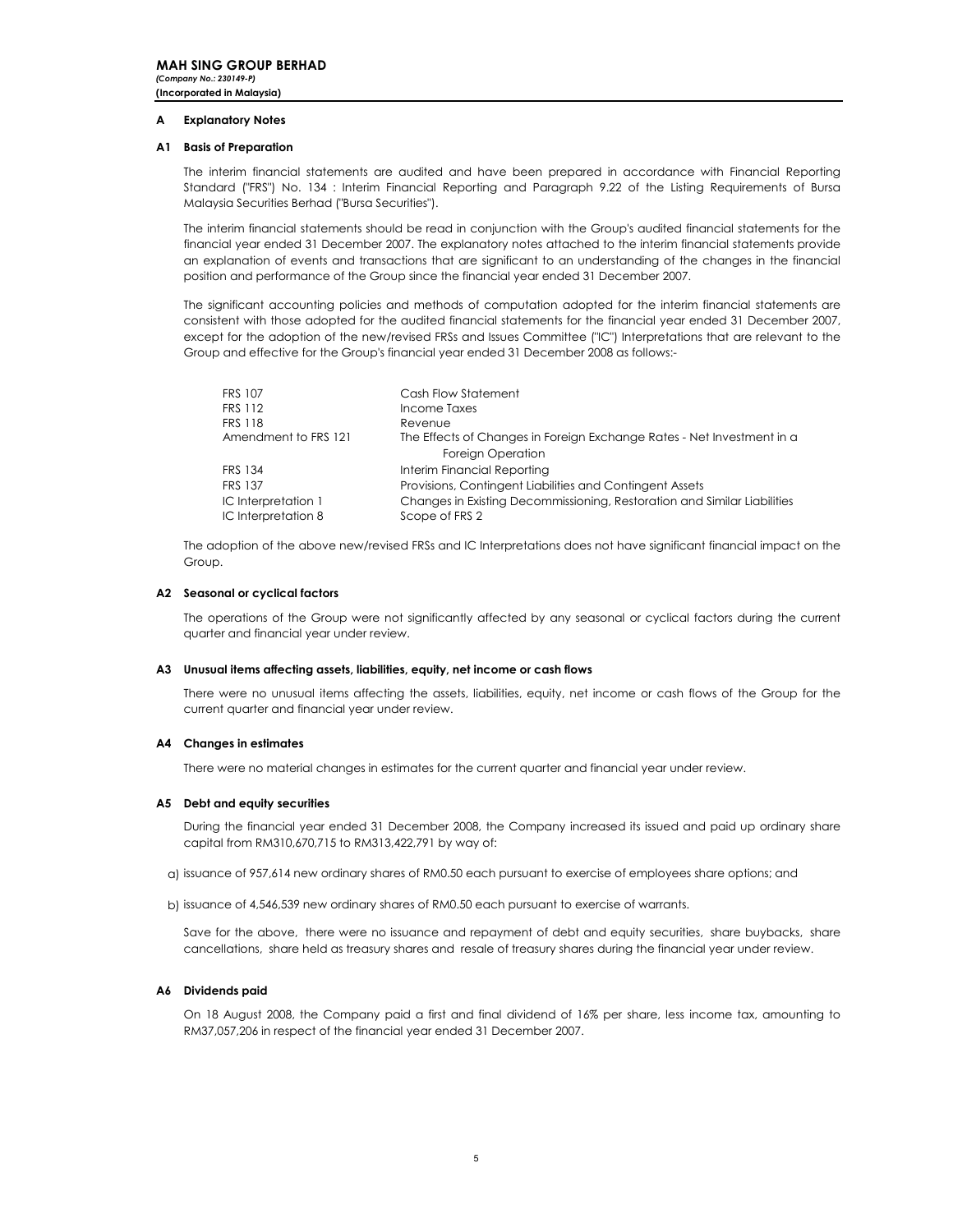### A7 Segment reporting

Year ended 31 December 2008

| <b>REVENUE</b><br><b>External Sales</b><br>Inter-segment                                   | <b>Properties</b><br><b>RM'000</b><br>502,107 | <b>Plastics</b><br><b>RM'000</b><br>145,723 | Investment<br>Holding<br>& Others<br><b>RM'000</b><br>3,809<br>14,048 | <b>Elimination</b><br><b>RM'000</b><br>(14,048) | Consolidated<br><b>RM'000</b><br>651,639 |
|--------------------------------------------------------------------------------------------|-----------------------------------------------|---------------------------------------------|-----------------------------------------------------------------------|-------------------------------------------------|------------------------------------------|
| Total revenue                                                                              | 502,107                                       | 145,723                                     | 17,857                                                                | (14,048)                                        | 651,639                                  |
| <b>RESULTS</b><br><b>Operating profit</b>                                                  | 137,476                                       | 7,886                                       | 7,736                                                                 | (14, 500)                                       | 138,598                                  |
| Interest income<br><b>Finance costs</b><br>Income tax<br>Profit for the year               |                                               |                                             |                                                                       |                                                 | 1,718<br>(4, 310)<br>(43,058)<br>92,948  |
| <b>OTHER INFORMATION</b>                                                                   |                                               |                                             |                                                                       |                                                 |                                          |
| Capital expenditure<br>Depreciation and amortisation<br><b>Reversal of impairment loss</b> | 1,185<br>1,700                                | 11,645<br>7.278<br>(62)                     | 565<br>33                                                             |                                                 | 13,395<br>9,011<br>(62)                  |

Year ended 31 December 2007

|                                                                                     |                |                         | Investment<br>Holding |               |                                          |
|-------------------------------------------------------------------------------------|----------------|-------------------------|-----------------------|---------------|------------------------------------------|
|                                                                                     | Properties     | <b>Plastics</b>         | & Others              | Elimination   | Consolidated                             |
| <b>REVENUE</b>                                                                      | <b>RM'000</b>  | <b>RM'000</b>           | <b>RM'000</b>         | <b>RM'000</b> | <b>RM'000</b>                            |
| <b>External Sales</b>                                                               | 443.382        | 126,318                 | 3,665                 |               | 573,365                                  |
| Inter-segment                                                                       |                |                         | 277,275               | (277,275)     |                                          |
| Total revenue                                                                       | 443,382        | 126,318                 | 280,940               | (277,275)     | 573,365                                  |
| <b>RESULTS</b><br>Operating profit                                                  | 117,155        | 9,140                   | 275,805               | (279, 106)    | 122,994                                  |
| Interest income<br>Finance costs<br>Income tax<br>Profit for the year               |                |                         |                       |               | 1,306<br>(6, 595)<br>(35, 447)<br>82,258 |
| OTHER INFORMATION                                                                   |                |                         |                       |               |                                          |
| Capital expenditure<br>Depreciation and amortisation<br>Reversal of impairment loss | 3.254<br>1,630 | 7.491<br>6,742<br>(211) | 54<br>26              |               | 10.799<br>8,398<br>(211)                 |

### A8 Valuation of property, plant and equipment

The valuation of property, plant and equipment have been brought forward without any amendment from annual financial statements for the financial year ended 31 December 2007.

### A9 Material subsequent events

There were no material events subsequent to the balance sheet date that have not been reflected in the interim financial statements.

### A10 Changes in the composition of the Group

There were no changes in the composition of the Group for the current quarter and financial year under review.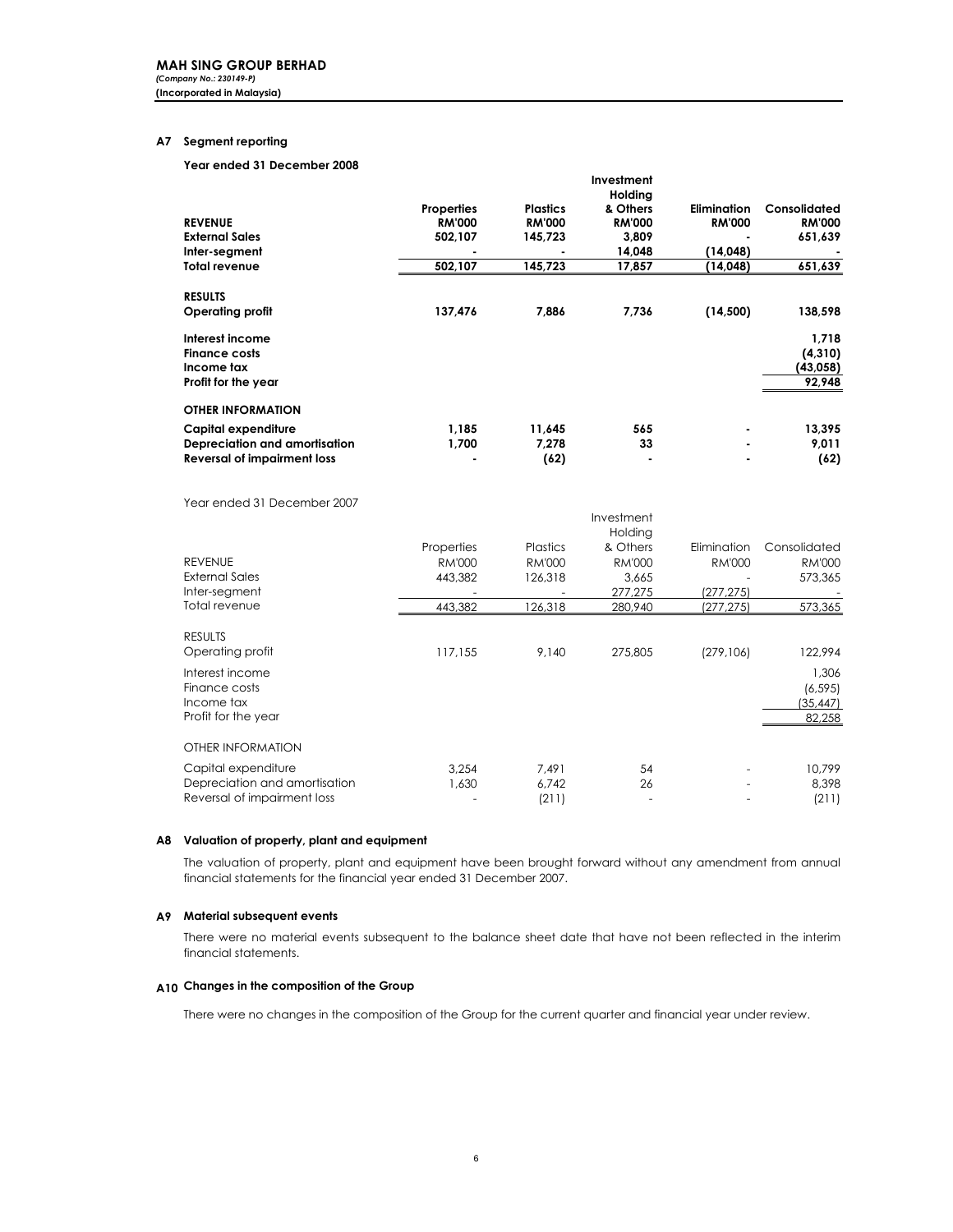### A11 Changes in contingent liabilities or contingent assets

There were no changes in contingent liabilities or contingent assets of the Group since the last annual balance sheet date.

#### B Explanatory Notes Pursuant to Appendix 9B of the Listing Requirements of Bursa Malaysia Securities Berhad

### B1 Review of performance

The Group recorded profit after tax after minority interests ("PATMI") of RM93.2 million on the back of revenue of RM651.6 million for the financial year ended 31 December 2008. The contributors for the financial year were the Group's commercial projects, The Icon Jalan Tun Razak and Southgate Commercial Centre and residential projects, namely Hijauan Residence, Perdana Residence, Kemuning Residence and Aman Perdana in the Klang Valley as well as Sierra Perdana, Austin Perdana and Sri Pulai Perdana in Johor Bahru. Apart from property development, the Group's plastics division also contributed to the earnings achieved.

As at today, the Group has 16 property development projects, all located in prime locations - 11 in the Klang Valley, 4 in Johor Bahru in Iskandar Malaysia and 1 in Penang. New projects coming onstream are Southbay Penang on Penang Island, StarParc Point, One Legenda and Hulu Langat project in the Klang Valley as well as Sri Pulai Perdana 2 in Johor Bahru.

### B2 Material change in profit before taxation for the current quarter as compared with the immediate preceding quarter

There is no material change in profit before taxation for the current quarter as compared with the immediate preceding quarter.

### B3 Prospects for the next financial year

The Board of Directors is pleased to update that the Group's tactical decision to pre-construct properties in key projects prior to increased construction costs allowed the Group to continue launching projects and achieve credible sales in 2008.

The Board is cognizant of the challenging market environment but believes that the Group will be able to sustain their momentum in 2009 due to:

- (i) Their niche created through product differentiation, backed by good branding and a track record of delivering quality properties in a timely manner.
- (ii) Innovative marketing strategies and partnerships with financiers enable the Group to continue providing easy home ownership for their developments which are all in strategic locations. The Group drew more than 1,500 enquiries and closed sales of more than RM140 million so far due to the success of Mah Sing's Easy Home Ownership programme.
	- a) For residential properties under construction, buyers are only required to pay 5% of the purchase price, with the balance sum payable upon completion of the property.
	- b) For commercial properties under construction, buyers are only required to pay 15% of the purchase price, with the balance sum payable upon completion of the property.
	- c) For completed residential properties, buyers can reduce their monthly instalment payment by opting to only service the interest on their loan amount for the first 5 years.

This innovative programme has lured many hesitant buyers to lock in their investment and enabled the Group to gain market share.

The Group will continue meeting the market's needs with its medium to high end landed residential, particularly semidetached homes and bungalows, as well as commercial projects.

The Group's healthy balance sheet and low gearing of only 0.07 times as at 31 December 2008 allows the Group to plan ahead and to acquire good landbank at the right timing which can be value-added to enhance shareholders' value.

### B4 Profit forecast

Not applicable as the Group has not issued profit forecast or profit guarantee in a public document.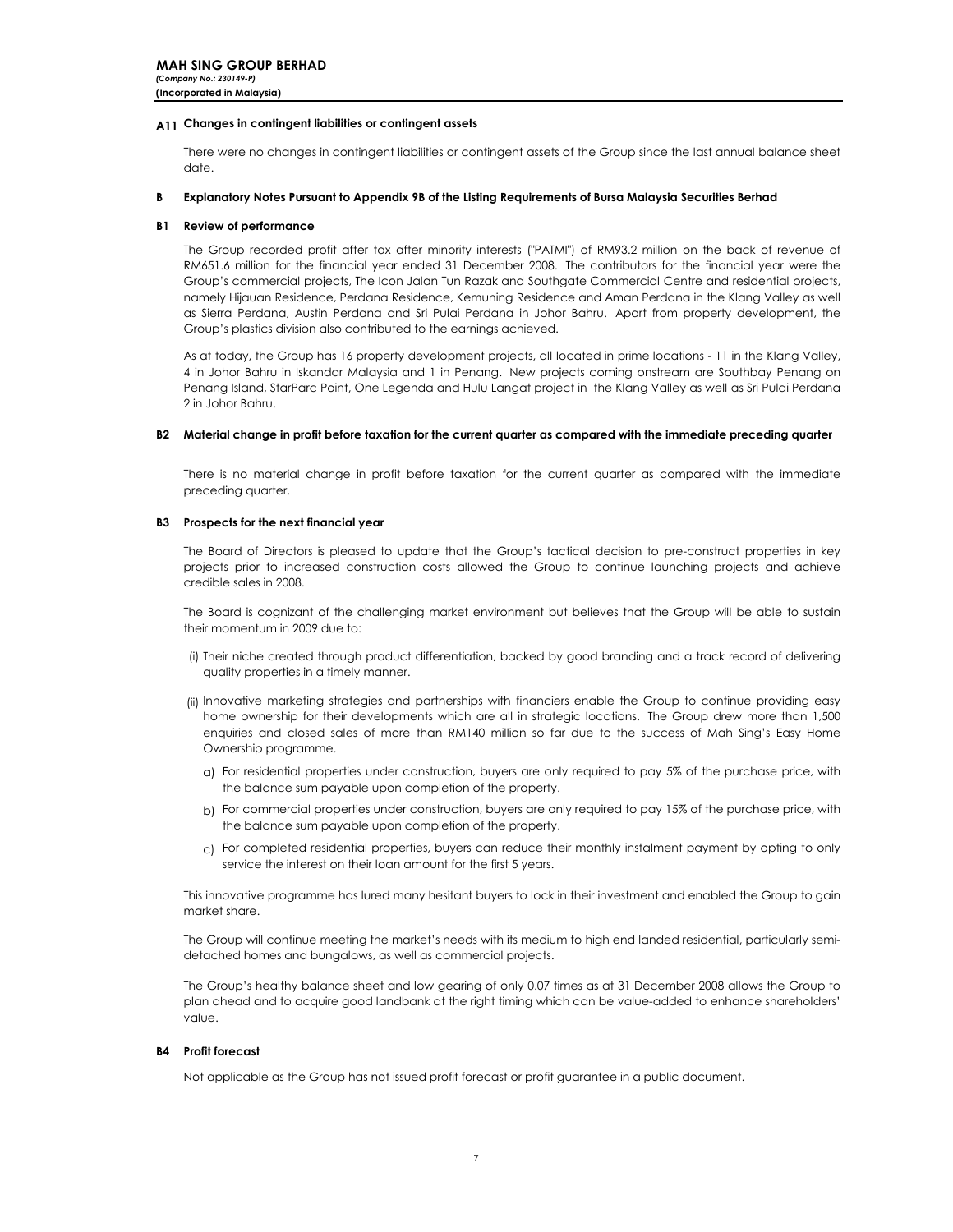(Incorporated in Malaysia)

### B5 Income tax expense

|                                              | 3 months ended |            | Year ended |            |
|----------------------------------------------|----------------|------------|------------|------------|
|                                              | 31/12/2008     | 31/12/2007 | 31/12/2008 | 31/12/2007 |
| Current tax:                                 | (RM'000)       | (RM'000)   | (RM'000)   | (RM'000)   |
|                                              |                |            |            |            |
| Malaysian income tax                         | 10.466         | 10.114     | 40.126     | 34.325     |
| Foreign tax                                  | (458)          | 115        | 442        | 595        |
|                                              | 10.008         | 10.229     | 40.568     | 34,920     |
| (Over)/under provision of Malaysian income   |                |            |            |            |
| tax in prior year                            | (43)           | 62         | 2,579      | 2,063      |
|                                              | 9,965          | 10.291     | 43,147     | 36.983     |
| Deferred taxation                            |                |            |            |            |
| Malaysian deferred tax                       | (82)           | (1, 318)   | (90)       | (1, 536)   |
| Under provision of Malaysian deferred tax in |                |            |            |            |
| previous quarters/prior year                 | 458            |            |            |            |
|                                              | 10.341         | 8.973      | 43.058     | 35.447     |

The effective tax rate of the Group for the current quarter and the financial year ended 31 December 2008 is higher than the applicable statutory tax rate mainly due to certain non-tax deductible expenses and pre-operating expenses of development projects.

### B6 Profits/(losses) on sale of unquoted investments and/or properties

There were no profits/losses on sales of unquoted investments and/or properties which are not in the ordinary course of the Group's business for the current quarter and financial year under review.

### B7 Quoted securities

- (a) There were no purchase or sale of quoted securities during the current quarter and financial year under review.
- (b) Total investments in quoted securities are as follows:

|       |                              | 31/12/2008<br>(RM'000) | 31/12/2007<br>(RM'000) |
|-------|------------------------------|------------------------|------------------------|
| (i)   | At cost                      |                        | $\overline{4}$         |
| (ii)  | At carrying value/book value |                        |                        |
| (iii) | At market value              |                        |                        |

### B8 Status of corporate proposals

The following corporate proposal announced by the Company have not been completed as at 17 February 2009 (being the latest practicable date which is not earlier than 7 days from the date of issuance of this Interim Financial Statements):-

On 27 November 2007, the Company's wholly owned subsidiary company, Maxim Heights Sdn Bhd has entered into the following tripartite agreements with Majlis Agama Islam Wilayah Persekutuan and Prompt Symphony Sdn Bhd:

- i) Sale and Purchase Agreement for the proposed en bloc sale of net lettable area of 380,510 square feet in The Icon @ Mont Kiara, for a total cash consideration of RM285,382,500 ("Proposed MTK En Bloc Sale"); and
- ii) A Put and Call Option Agreement, at option consideration of RM1, for the sale of not less than 637 car park bays in The Icon @ Mont Kiara for a total cash consideration of RM19,900,000.

The proposed MTK En Bloc Sale has yet to become unconditional pending fulfillment of certain conditions precedent.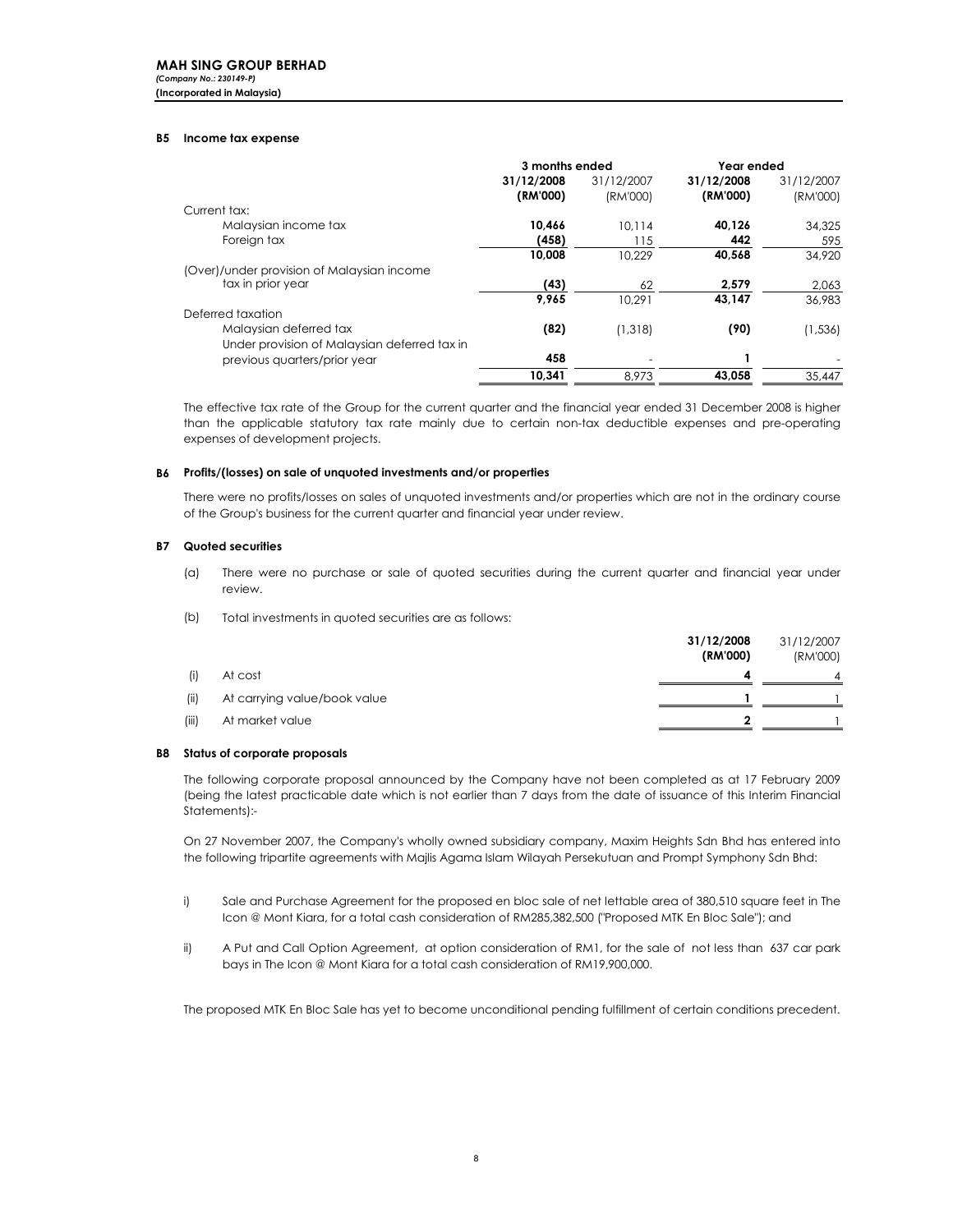### B9 Group borrowings and debt securities

Total group borrowings as at 31 December 2008 are as follows:

|                                 | Secured<br>(RM'000) | Secured<br>(RM'000)    | Secured<br>(RM'000) | Unsecured<br>(RM'000) | Total<br>(RM'000) |
|---------------------------------|---------------------|------------------------|---------------------|-----------------------|-------------------|
| (Denominated in)                | (RM)                | (Indonesian<br>Rupiah) | (USD)               | (RM)                  |                   |
| Term loans payable              |                     |                        |                     |                       |                   |
| - within 12 months              | 31.122              | 1.645                  | 2.245               |                       | 35.012            |
| - after 12 months               | 178,748             | 2,418                  | 763                 |                       | 181,929           |
|                                 | 209,870             | 4,063                  | 3,008               |                       | 216,941           |
| Short term borrowings           |                     |                        | 1,397               | 720                   | 2,117             |
| <b>Bank overdrafts</b>          |                     |                        | 29                  |                       | 29                |
|                                 |                     |                        | 1,426               | 720                   | 2,146             |
| Finance lease and hire purchase |                     |                        |                     |                       |                   |
| - within 12 months              | 1,528               | 74                     |                     |                       | 1,602             |
| - after 12 months               | 1.692               | 95                     |                     |                       | 1,787             |
|                                 | 3.220               | 169                    |                     |                       | 3,389             |
| Total                           | 213.090             | 4.232                  | 4.434               | 720                   | 222,476           |

### B10 Off balance sheet financial instruments

A foreign subsidiary has entered into cross currency swap transaction contracts with a foreign bank with termination dates in October 2009 and June 2010 respectively.

As at 17 February 2009, the loan balance in foreign currency, the contractual foreign exchange rates and the contractual interest rates were as follows:

|                                                  | Currency                               | RM                   | Contractual rate                     |                  |
|--------------------------------------------------|----------------------------------------|----------------------|--------------------------------------|------------------|
| Hedged i <del>l</del> em                         | to be paid                             | eauivalent           | Forex rates                          | Interest rates   |
| Borrowing: USD 165,380<br>Borrowing: USD 617,267 | Indonesian Rupiah<br>Indonesian Rupiah | 600.329<br>2.240.679 | $USD = Rp9.070$<br>$1$ USD = Rp9.295 | 10.85%<br>13.30% |

The cross currency swap contracts of the foreign subsidiary entitle it to pay interest at fixed rates on notional principal amounts.

### B11 Material litigation

The Group is not engaged in any material litigation since 31 December 2007, being the latest annual balance sheet date until 17 February 2009, being the latest practicable date which is not earlier than 7 days from the date of issuance of this Interim Financial Statements.

### B12 Dividend

- i) The Board of Directors has proposed a first and final dividend of 16% or 8 sen per ordinary share of RM0.50 each, less income tax of 25% (2007: 16% or 8 sen per ordinary share of RM0.50 each, less income tax of 26%) in respect of the financial year ended 31 December 2008, which is subject to the approval of the shareholders of the Company at the forthcoming Annual General Meeting.
- ii) The date payable of the dividend will be determined at a later date.
- iii) In respect of deposited securities, entitlement to dividends will be determined on the basis of the record of depositors as at a date to be determined later.
- iv) Total dividend for the current financial year is 8 sen per ordinary share, less income tax of 25% (2007: 8 sen per ordinary share, less income tax of 26%).